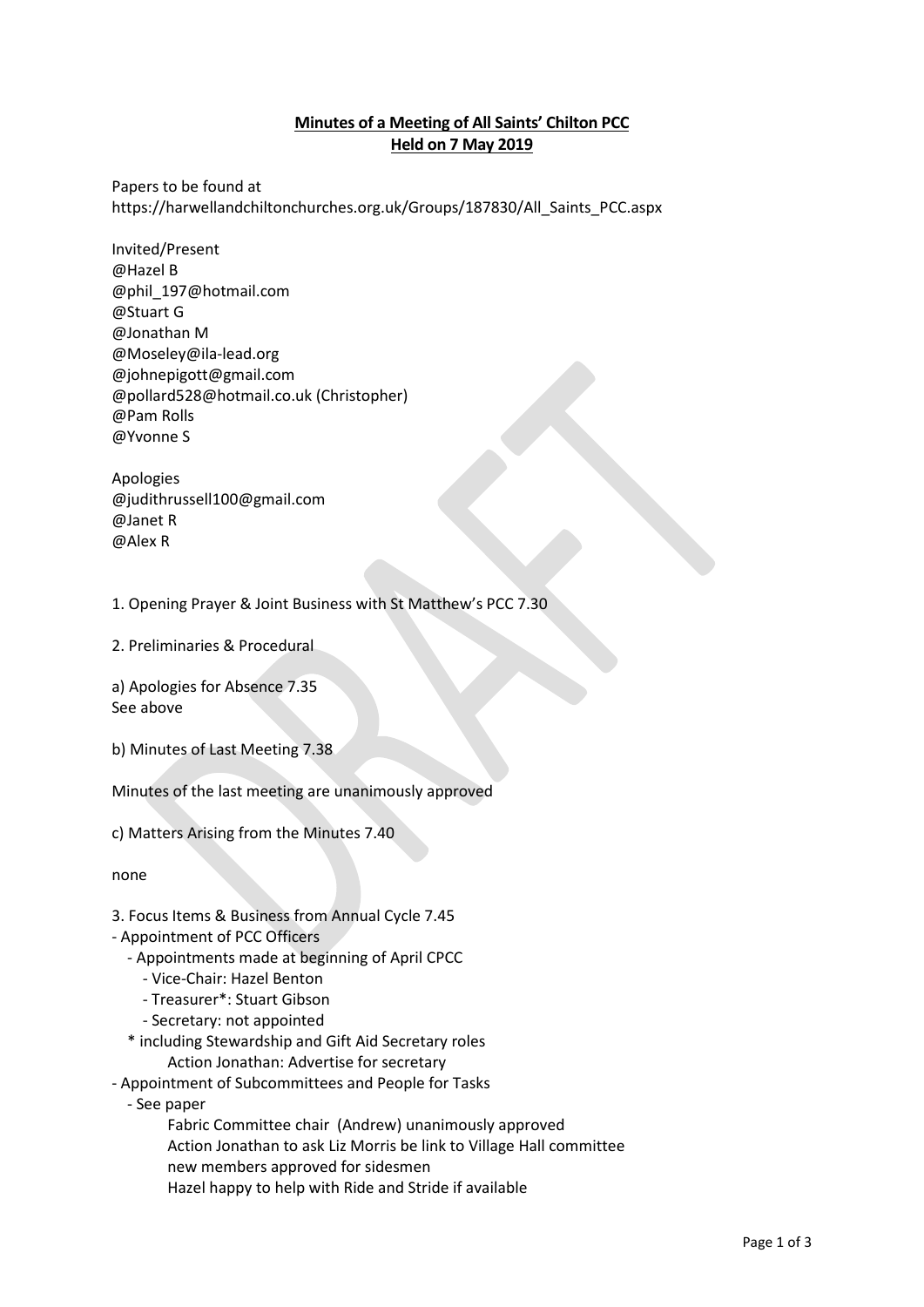remove Churchyard Maintenance Advent Reath Niomi

Unanimously approved

4. Fabric 7.55

See papers - Snapshot, Recurring and One Off Jobs

- Humfrey Stevenson Gate

- Access Ramp

- Thoughts welcomed
	- trip hazard for the children's area. No longer than the length of the door
	- handrail attached to the ramp

Suggest the fabric committee try the temperary ramp, Action for Alex to get Arch-deacan's certificate

- Old Rectory Wall

- Any progress?

- Action Alex, to provide information at next PCC meeting

5. Finance 8.05

Approximate figure at end of november to mission group

- they can decide the approiatation by end of December
- Action Yvonne to get agreement wihtin misison group

CAP period ending

- was funded by individuals, most are ceasing

- all money has been collected for the three year period

- GBP5000 per year, so 1666 for Chilton

Stuart will talk to the individuals so they know how to give to CAP

See papers - Accounts and Finance Report

- World Mission Giving

- CAP Debt Centre support

6. Health & Safety 8.15

- Appointment of new H&S Officer (see above)

- put out a plea for a H&S Officer to the congregation

- Action Jonathan: news letter and braodsheet, advertise

7. Services & Seasonal 8.20

- Review of Easter Services Very good

Procession was before the Good Friday Service Saturday vidule, YF were there